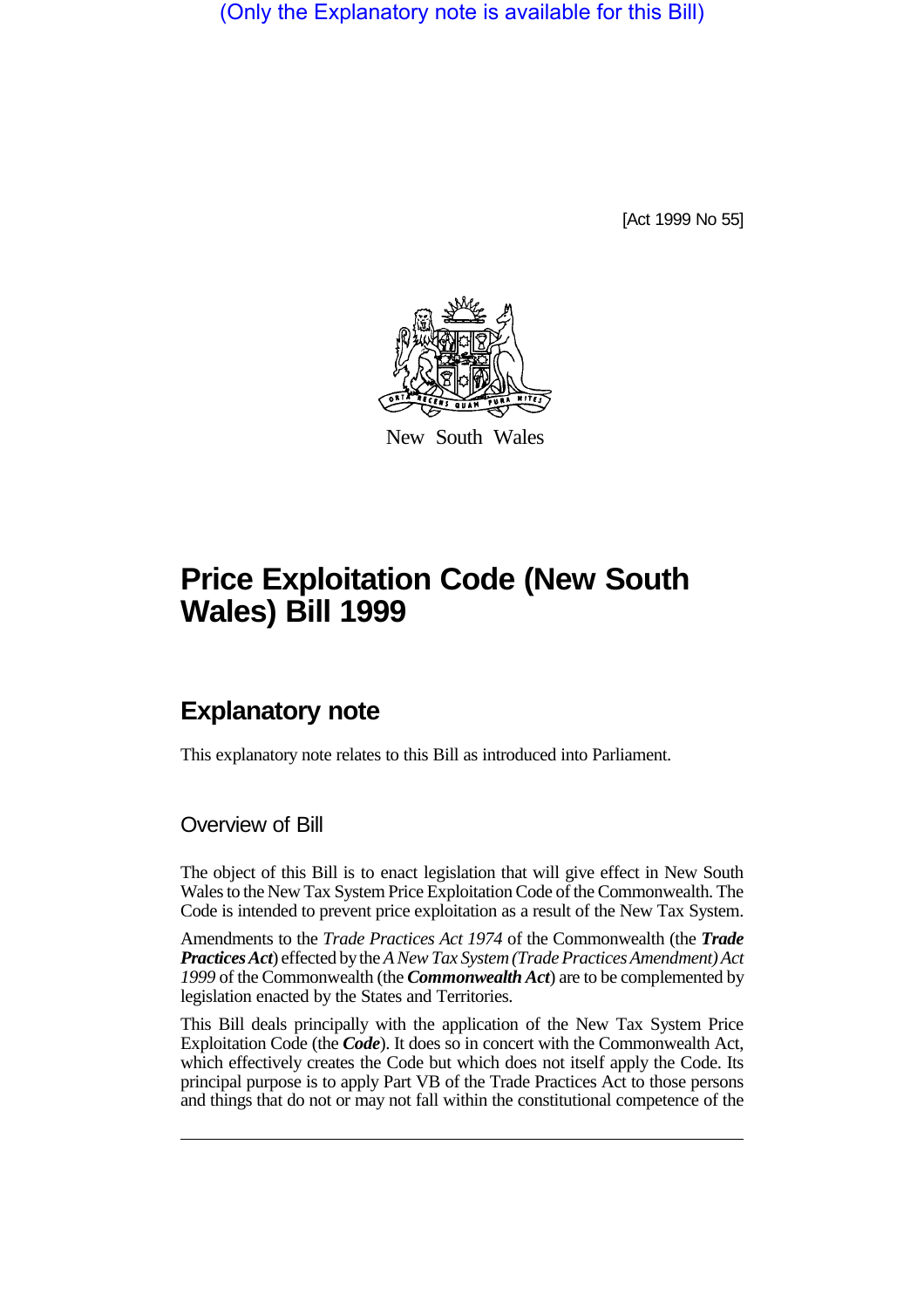Explanatory note

Commonwealth (especially individuals and partnerships). It does so by applying the provisions of that Part to all persons (including corporations, as well as individuals and partnerships). The Code consists of the following:

- (a) the text set out in Part 2 of the Schedule to the Trade Practices Act (this repeats most, but not all, of Part VB, but generalised so as to apply to "persons" instead of "corporations"). The result will be an overlap, mainly in the area of corporations,
- (b) the remaining provisions of the Trade Practices Act (with certain exceptions), so far as they would relate to the Schedule version of Part VB if the Schedule version were substituted for the actual Part VB,
- (c) relevant regulations under the Trade Practices Act,
- (d) guidelines under section 75AV of the Trade Practices Act.

Outline of provisions

#### **Part 1 Preliminary**

**Clause 1** sets out the name (also called the short title) of the proposed Act.

**Clause 2** provides for the commencement of the proposed Act on 10 December 1999.

**Clause 3** contains interpretive provisions for the proposed Act. Clause 3 (1) contains a list of definitions. An explanation of their origin or purpose is as follows:

*application law*—the same as in Part XIAA of the Trade Practices Act.

*Commission*—the same as in section 4 of the Trade Practices Act.

*instrument*—the same as the definition used in corporations legislation and competition policy reform legislation.

*jurisdiction*—to mean a State, which is in turn defined to include a Territory.

*law*—the same as the definition used in corporations legislation and competition policy reform legislation.

*modifications*—the same as in Part XIAA of the Trade Practices Act.

*month*—the same as in the *Acts Interpretation Act 1901* of the Commonwealth.

*New Tax System Price Exploitation Code*—the same as in Part XIAA of the Trade Practices Act.

Explanatory note page 2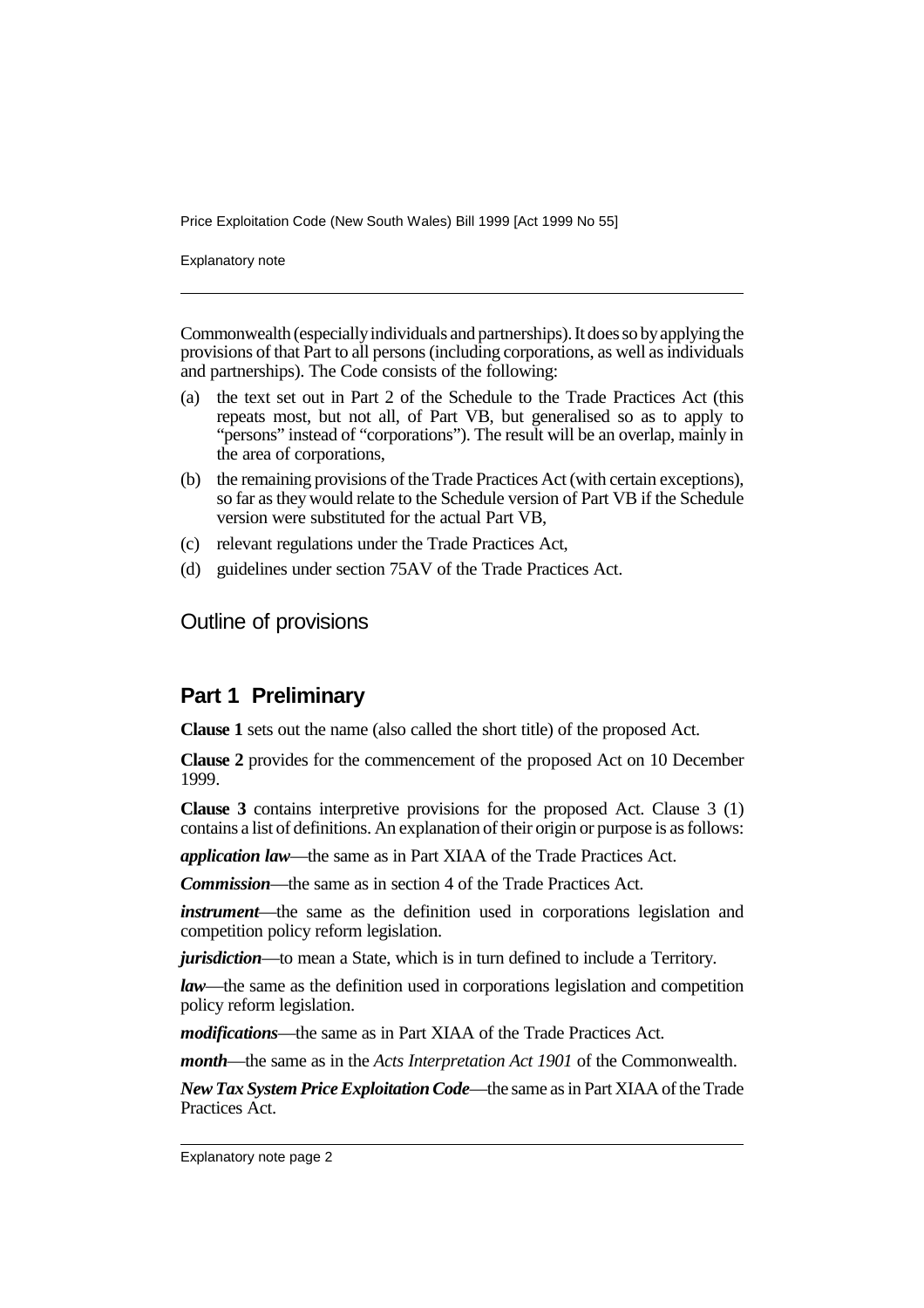Explanatory note

*New Tax System Price Exploitation Code text*—the text of the law to be applied as the Code.

*officer*—the same as in Part XIAA of the Trade Practices Act.

*participating jurisdiction*—a jurisdiction that applies the Code.

*proclamation*—makes it clear that it is a proclamation of the State, not of the Commonwealth.

*Schedule version of Part VB*—the same as in Part XIAA of the Trade Practices Act.

*State*—is defined as including a Territory.

*Territory*—the same as in Part XIAA of the Trade Practices Act.

*this jurisdiction*—will mean New South Wales. Use of this definition reduces variation between the corresponding legislation.

*Trade Practices Act*—a convenient short definition.

**Clause 3 (2)** provides for expressions used in the Bill to have the same meanings as in the Trade Practices Act.

**Clause 3 (3)** provides that references to Commonwealth Acts include amendments and replacements.

### **Part 2 The New Tax System Price Exploitation Code**

**Clause 4** defines the Code text that will be applied to become the *New Tax System Price Exploitation Code of New South Wales* (the *New South Wales Code*). As mentioned above, it consists primarily of the provisions of Part VB of the Trade Practices Act.

**Clause 5** is the operative clause of the Bill. It applies the Code text as a law of New South Wales.

**Clause 6** provides a scheme to deal with future modifications of the Code text by Commonwealth legislation. In essence, the scheme provides that there is to be at least a two month gap between the enactment or making of Commonwealth modifications and their application under clause 5. That period can be shortened by proclamation. Alternatively, a proclamation can provide that a modification is not to apply at all in the State.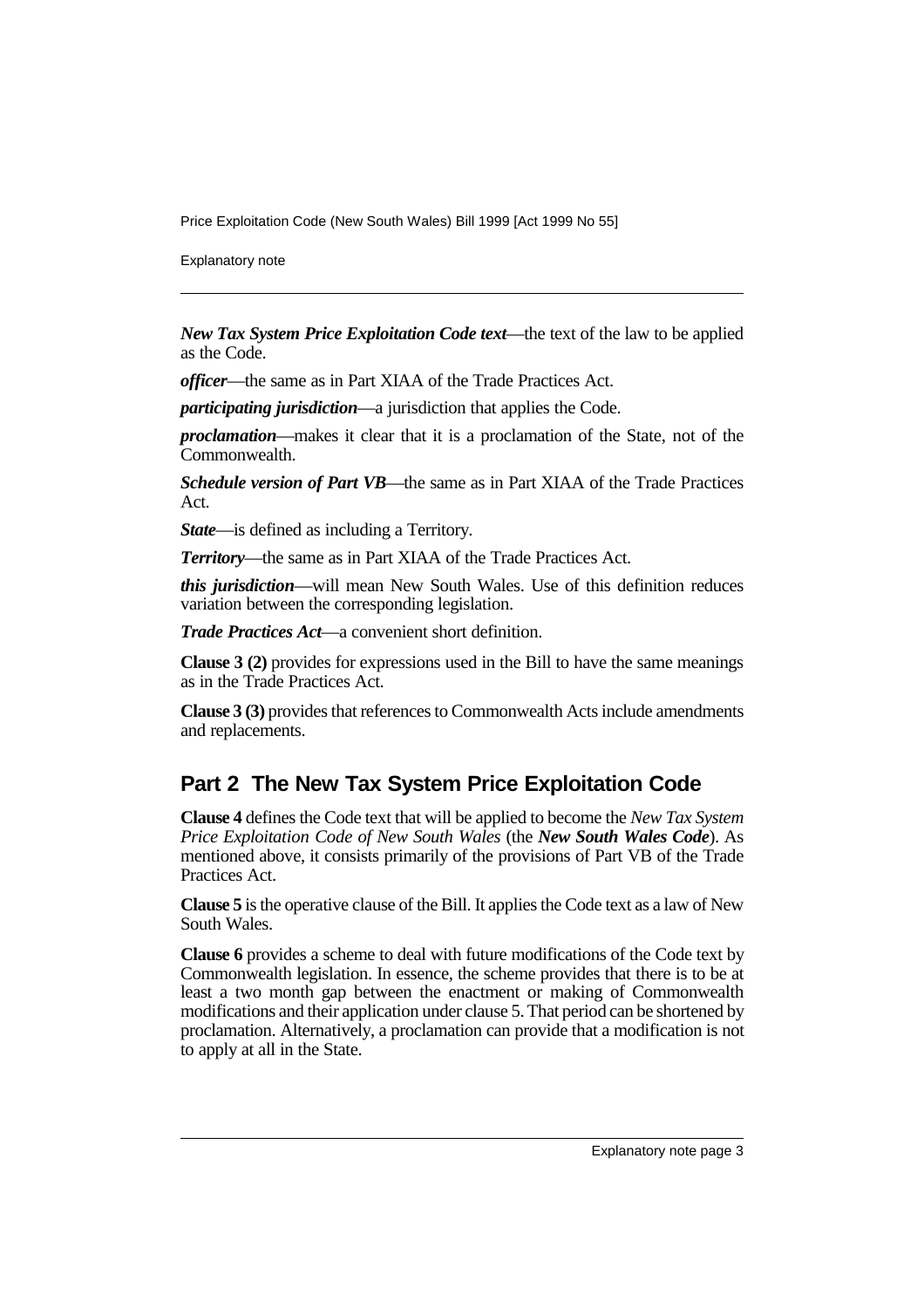Explanatory note

**Clause 7** provides, for the purposes of uniformity, that the *Acts Interpretation Act 1901* of the Commonwealth applies to the interpretation of the New South Wales Code (instead of the *Interpretation Act 1987* of New South Wales).

**Clause 8** specifies the persons to whom, and the circumstances in which, the New South Wales Code applies within the State.

**Clause 9** provides that the New South Wales Code applies beyond the territorial limits of the State, and that the extraterritorial competence of the legislature of the State is being used.

### **Part 3 Citing the New Tax System Price Exploitation Codes**

**Clause 10** provides that the New Tax System Price Exploitation Code text, as applying as a law of the State, may be referred to as the "New Tax System Price Exploitation Code of New South Wales".

**Clause 11** provides that a reference in any instrument to the New South Wales Code extends to a reference to the Codes of the other participating jurisdictions.

**Clause 12** provides that a reference to the Code of another participating jurisdiction is a reference to the New Tax System Price Exploitation Code text, as applying as a law of that jurisdiction.

### **Part 4 Application of New Tax System Price Exploitation Codes to Crown**

**Clause 13** provides that the application law of New South Wales will bind the Crown in all its capacities (to the full extent of constitutional capacity to do this). In line with section  $2A(1)$  and section  $2B(1)(aa)$  of the Trade Practices Act, this will apply to the Crown only when carrying on a business.

**Clause 14** is the counterpart of clause 13, and provides that the corresponding application law of another participating jurisdiction will bind the Crown in right of New South Wales. Again, this will apply to the Crown only when carrying on a business.

**Clause 15** makes it clear that certain activities carried on by governments or government authorities do not amount to carrying on a business (for the purposes of clauses 13 and 14). The clause reflects section 2C of the Trade Practices Act.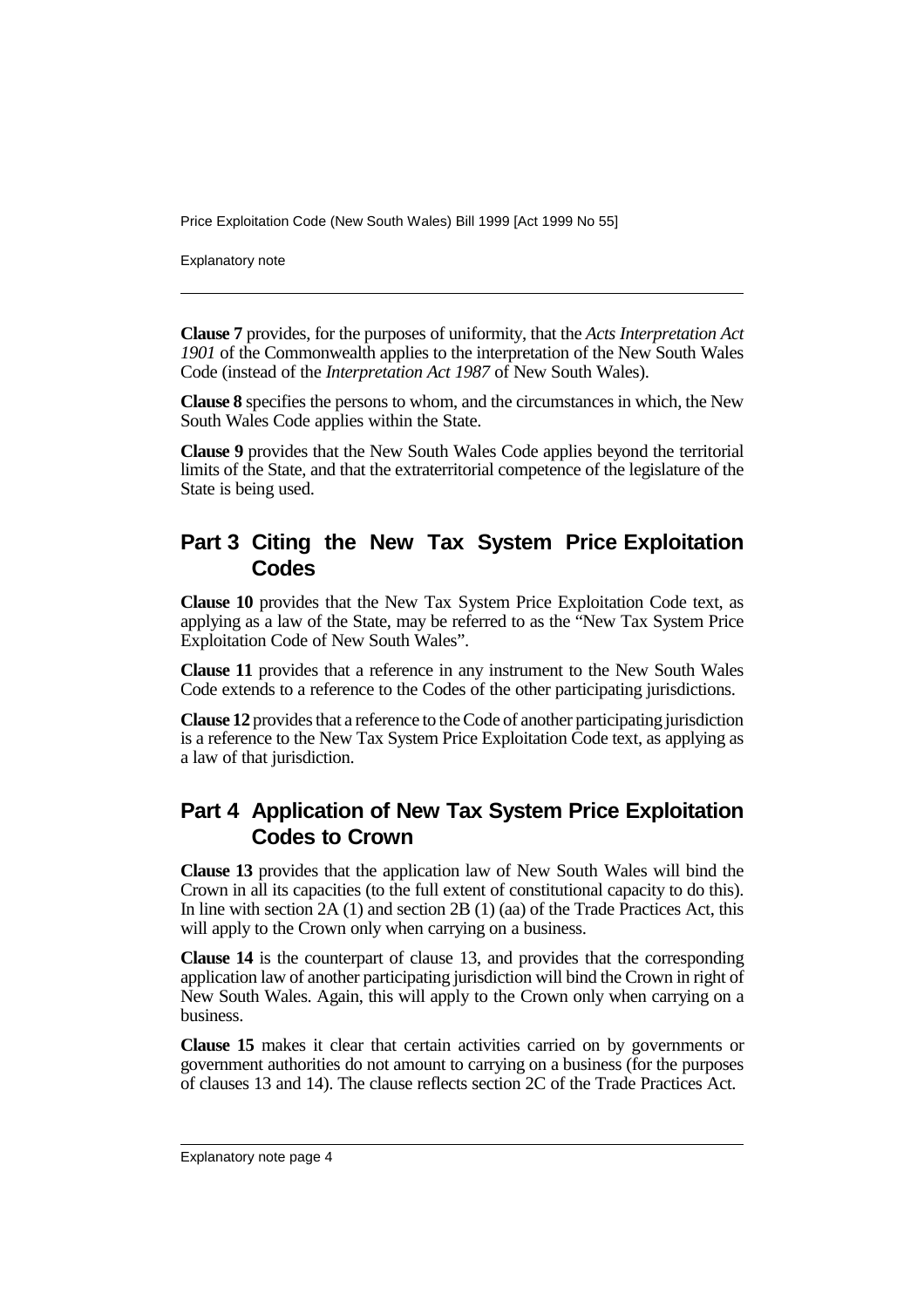Explanatory note

**Clause 16** provides that the Crown is not liable to pecuniary penalties or prosecutions. This clause reflects sections 2A (3) and 2B (2) of the Trade Practices Act.

**Clause 17** makes it clear that, where the law of another jurisdiction binds the Crown in right of New South Wales by virtue of this Part, that law overrides any prerogative right or privilege of the Crown (for example, in relation to the payment of debts). Similar provisions are included in corporations legislation and competition policy reform legislation.

### **Part 5 National administration and enforcement of New Tax System Price Exploitation Codes**

#### **Division 1 Preliminary**

**Clause 18** provides that the object of the proposed Part is to help to ensure that the Codes of the participating jurisdictions are administered on a uniform basis.

#### **Division 2 Conferral of functions**

**Clause 19** confers functions under the proposed Act on certain authorities and officers of the Commonwealth.

**Clause 20** empowers the Commission to do things in New South Wales in the exercise of its functions under the Code of a participating jurisdiction.

#### **Division 3 Offences**

**Clause 21** provides that the object of the proposed Division is to provide that offences against the New South Wales Code and the Codes of the other participating jurisdictions are taken to be Commonwealth offences.

**Clause 22** applies Commonwealth law to offences against the New South Wales Code.

**Clause 23** applies Commonwealth law to offences against the Codes of the other participating jurisdictions.

**Clause 24** ensures that any power conferred on a Commonwealth officer or authority by Commonwealth law, as applied by proposed sections 22 and 23, is exercisable in relation to an offence against the New South Wales Code or the Code of a participating jurisdiction.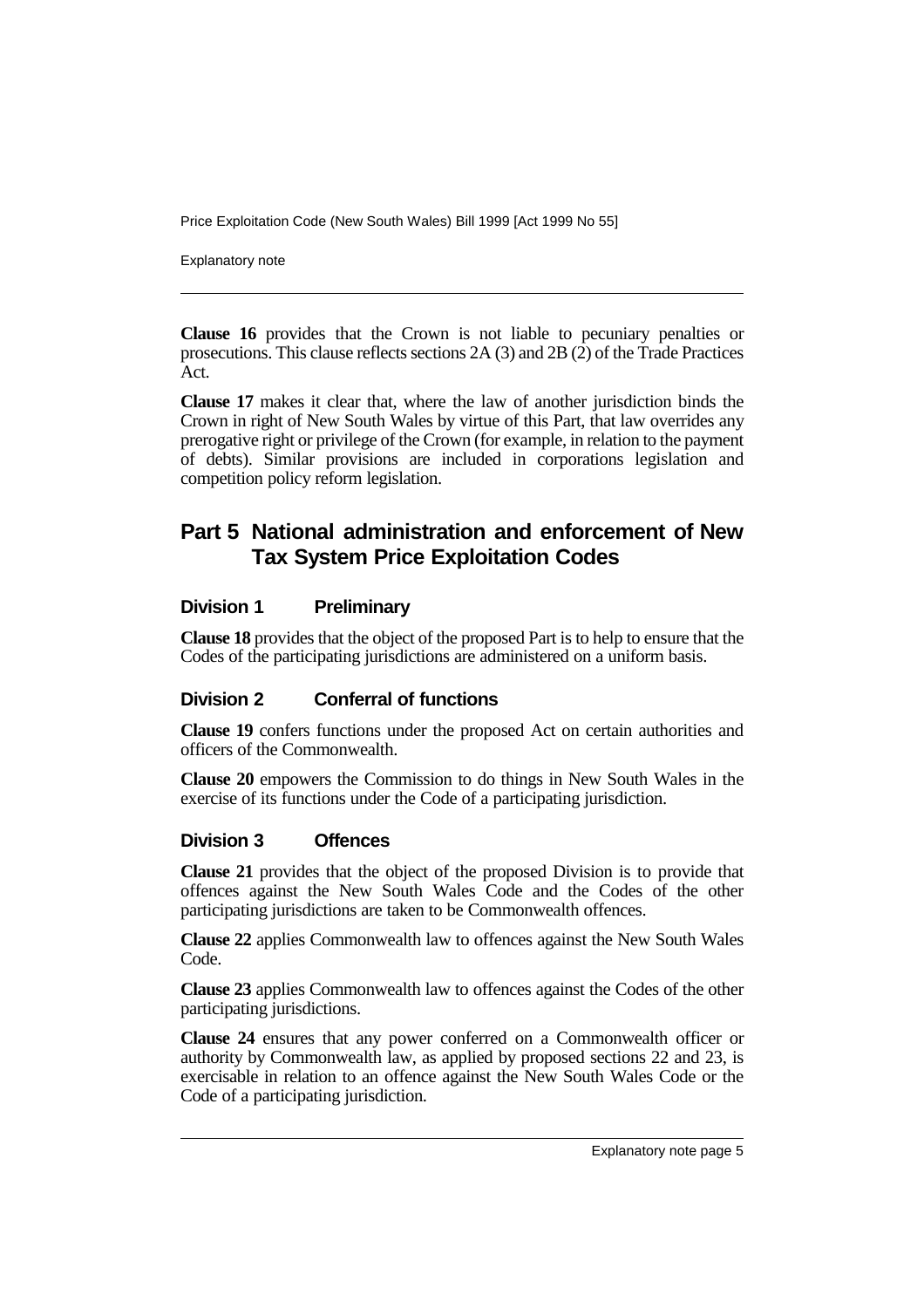Explanatory note

**Clause 25** prevents a New South Wales officer or authority from exercising any power that is exercisable by a Commonwealth officer or authority under the proposed Division.

#### **Division 4 Administrative law**

**Clause 26** defines the expression *Commonwealth administrative laws* for the purposes of the proposed Division.

**Clause 27** applies the Commonwealth administrative laws as laws of New South Wales to matters arising under the New South Wales Code.

**Clause 28** applies the Commonwealth administrative laws as laws of New South Wales to matters arising under the Codes of the other participating jurisdictions.

**Clause 29** ensures that any power conferred on a Commonwealth officer or authority by the Commonwealth administrative laws, as applied by proposed sections 27 and 28, is exercisable in relation to a matter arising under the New South Wales Code or the Code of a participating jurisdiction.

**Clause 30** prevents a New South Wales officer or authority from exercising any power that is exercisable by a Commonwealth officer or authority under the proposed Division.

### **Part 6 Miscellaneous**

**Clause 31** recognises that the same conduct is capable of being punished under more than one law (the New South Wales Code, the Code of another jurisdiction, or the Trade Practices Act), and removes this double jeopardy. The clause has its counterpart in section 150S of the Trade Practices Act.

**Clause 32** makes it clear that documentation and other things are not invalid because they also serve the Trade Practices Act or the Code of another participating jurisdiction.

**Clause 33** is intended to deal with the technical point that a reference in an applied law to another Commonwealth law is to be treated as if the other law were itself an applied law. There is a similar provision in the corporations legislation and competition policy reform legislation.

**Clause 34** provides that fees, taxes, penalties, fines and other money paid under the New South Wales Code are to be paid to the Commonwealth. This will not apply to amounts recovered in actions for damages or to money ordered to be refunded